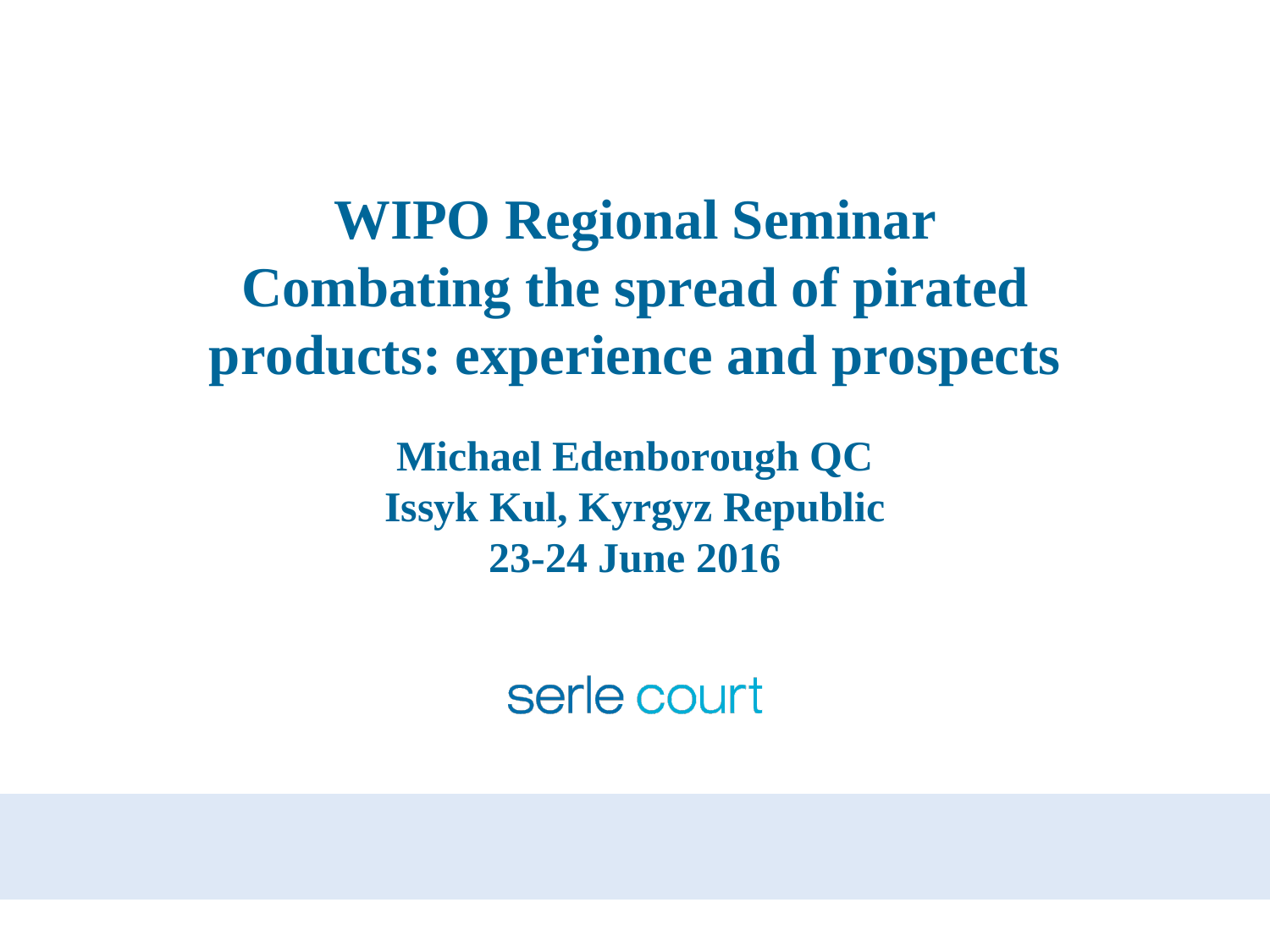#### **Topics to be covered**

■ 6: recent jurisprudence on copyright ■ 10: recent developments in judicial remedies ■ 13: alternative dispute resolution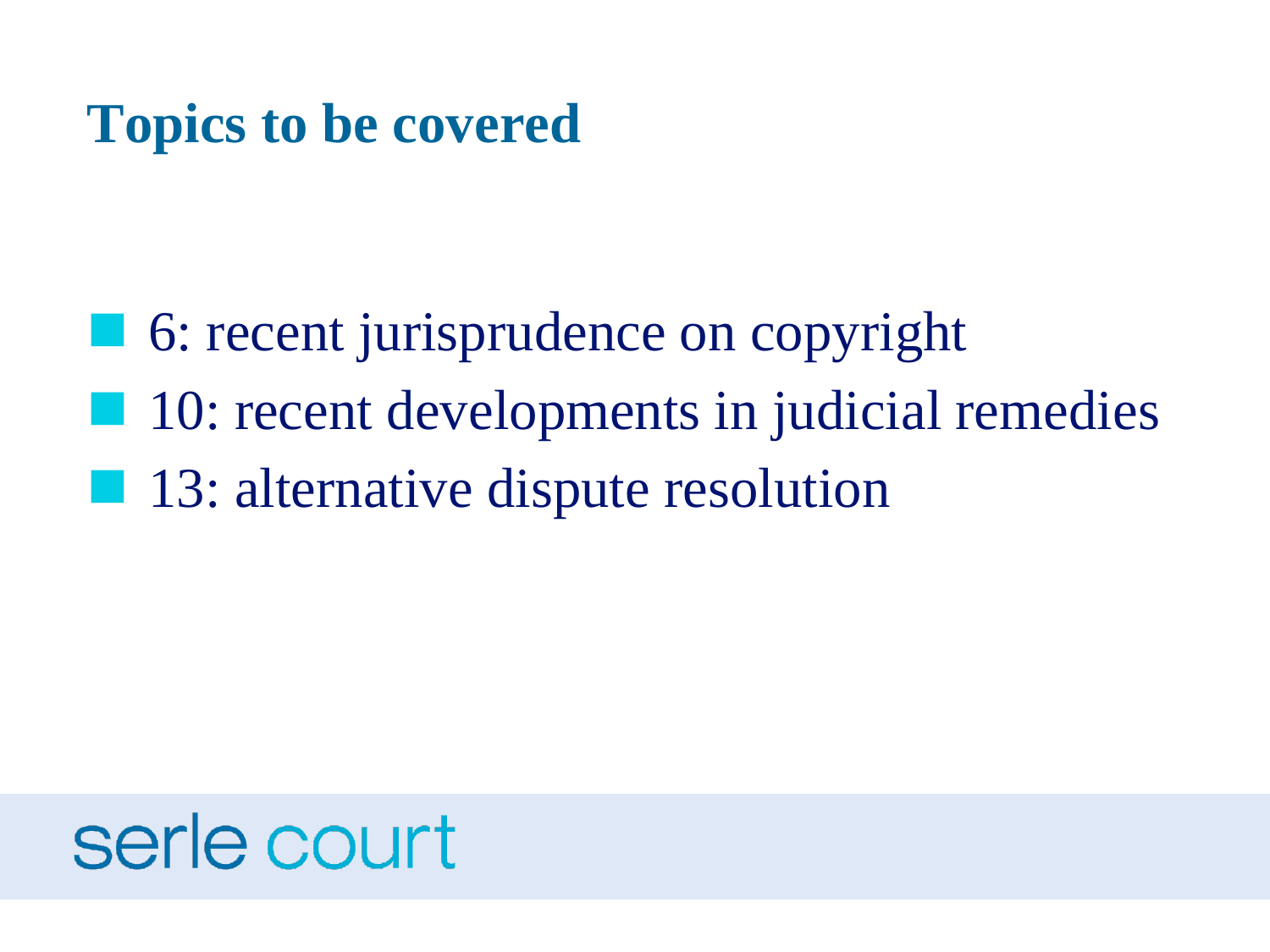### Topic 6 recent jurisprudence on copyright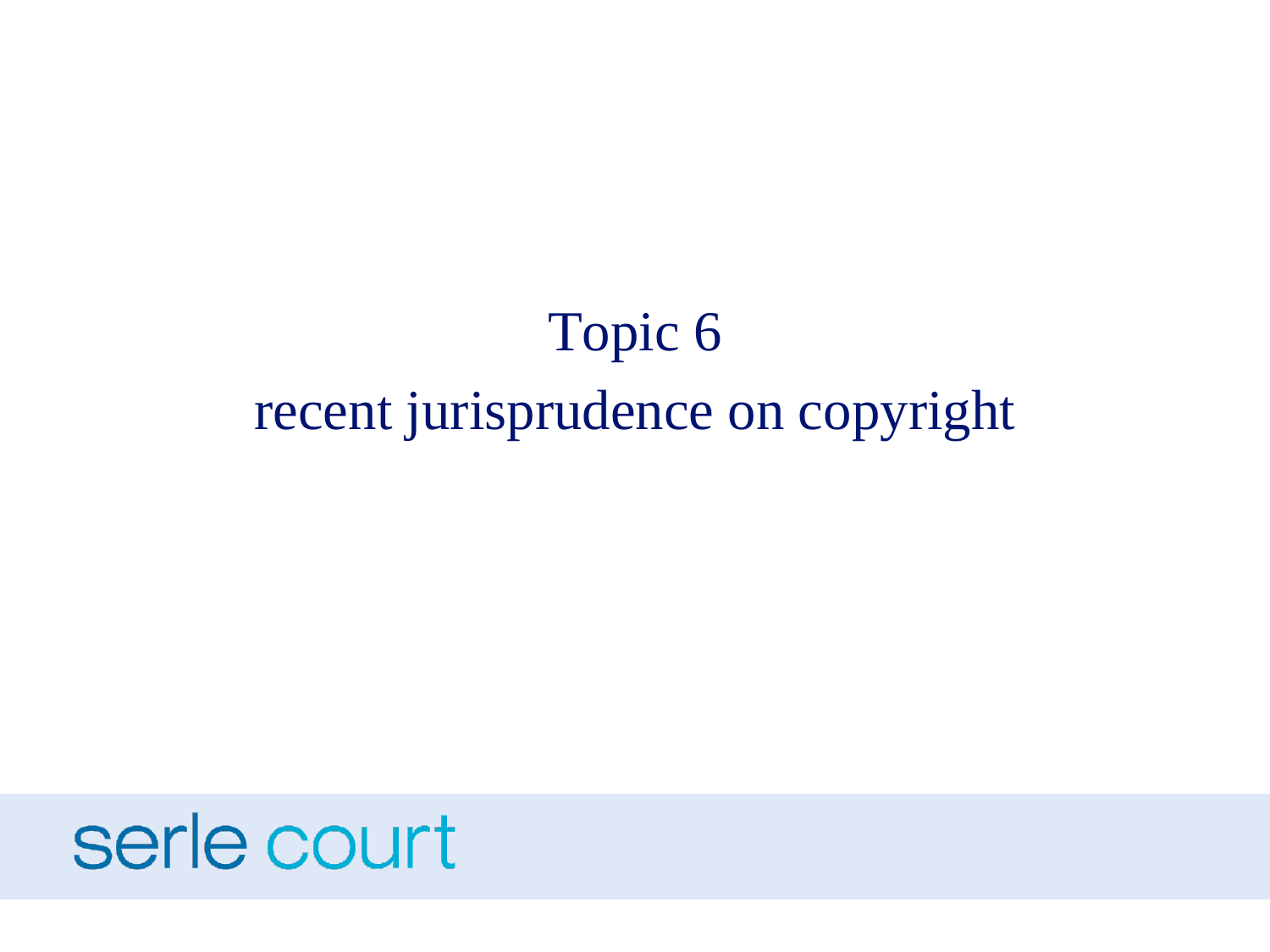### **Infringement of video clips**

■ *England and Wales Cricket Board v Tixaq Ltd* [2016] EWHC 575 (Ch), Arnold J ■ use of 8 second video clips of TV broadcasts **Interporting defences did not avail Dfs**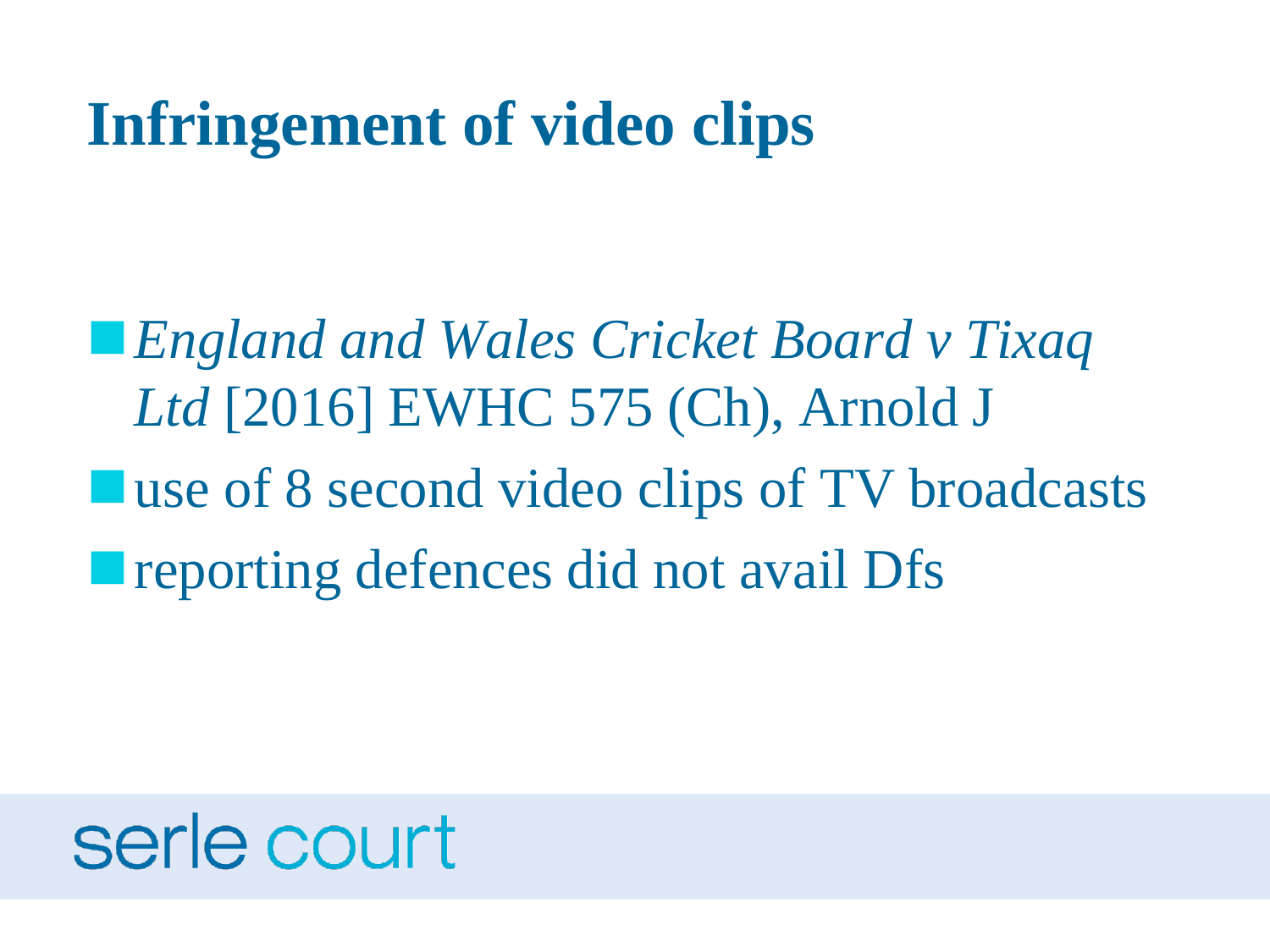### **Copyright in compilations**

- usually involve much work, but often with little or no literary contribution
- often very valuable and misappropriated
- *Global Yellow Pages v Promedia Directories Pte Ltd* (Singapore, [2016] SGHC 9, 28 Jan 16)
	- rejects mere sweat-of-the-brow effort
	- requires some creativity or intellectual effort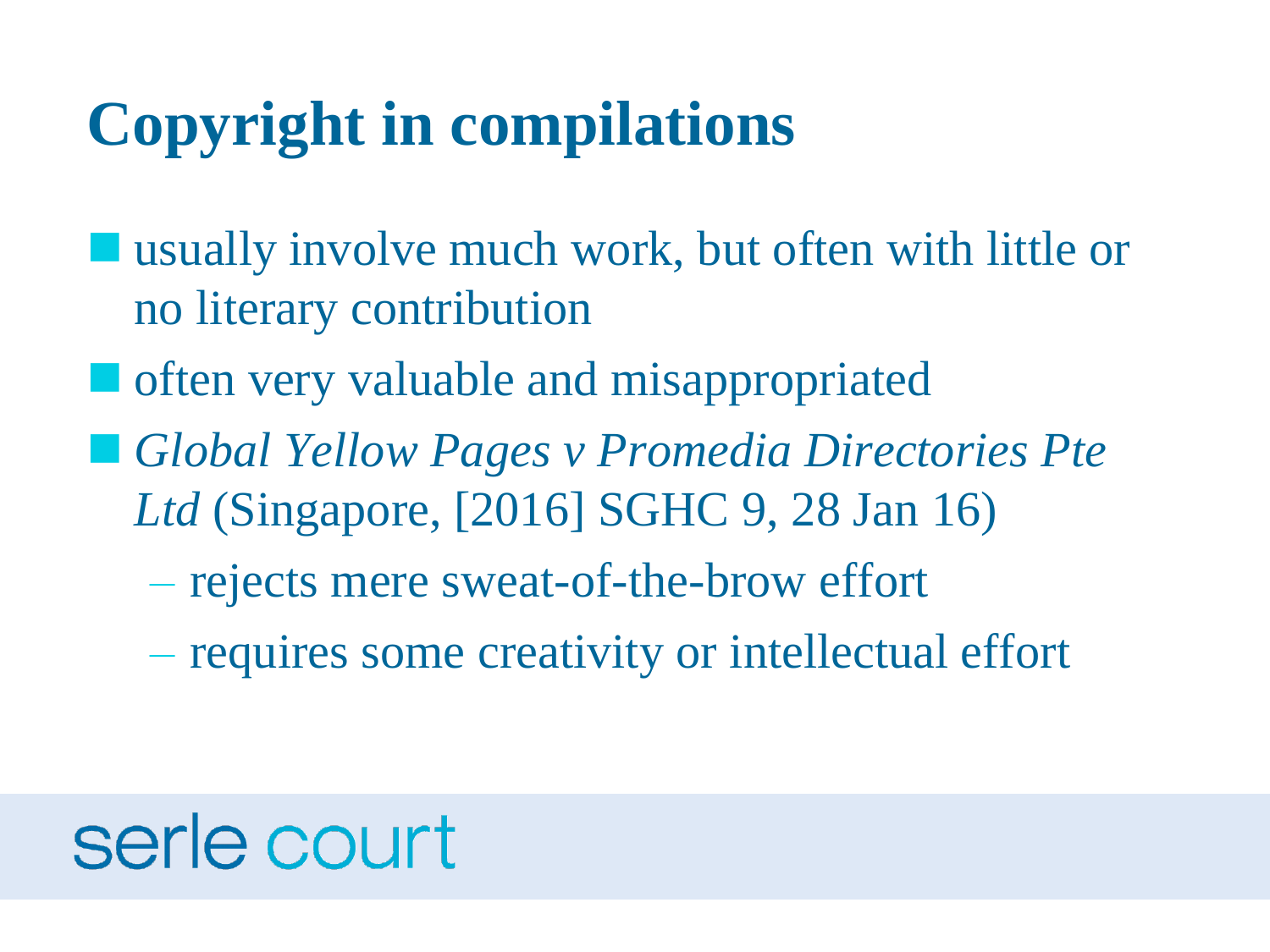### **Open access Wi-fi**

■ *McFadden* C-484/14

- AG's Opinion 16 Mar 16
- free, public wi-fi provider not liable for copyright infringement
- but may be injuncted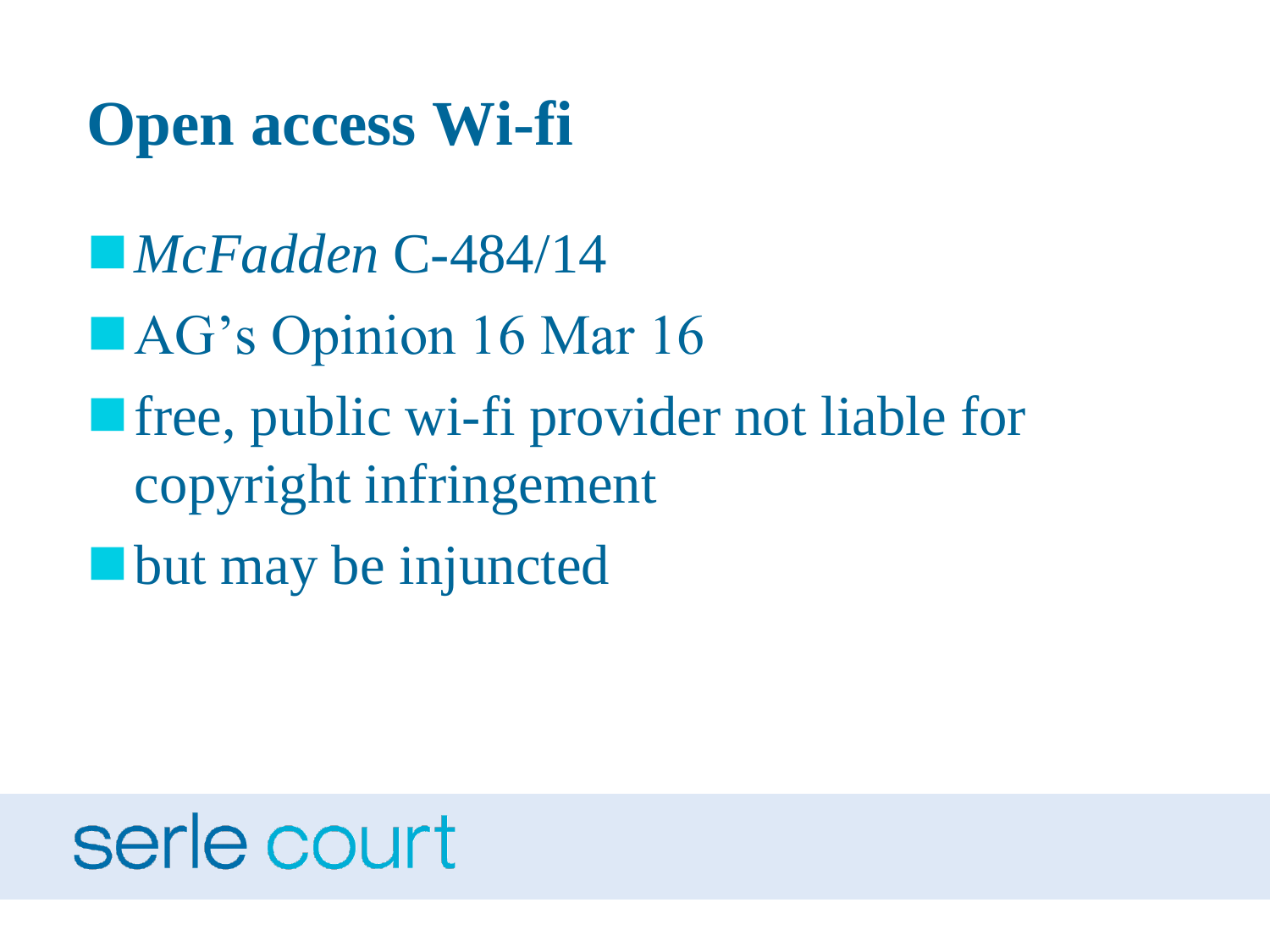### **Hyperlinking**

■ *GS Media* C-160/15 ■ AG's Opinion, 7<sup>th</sup> April 2016 **I** hyperlinking to unauthorised content not an infringement

■ not a communication to the public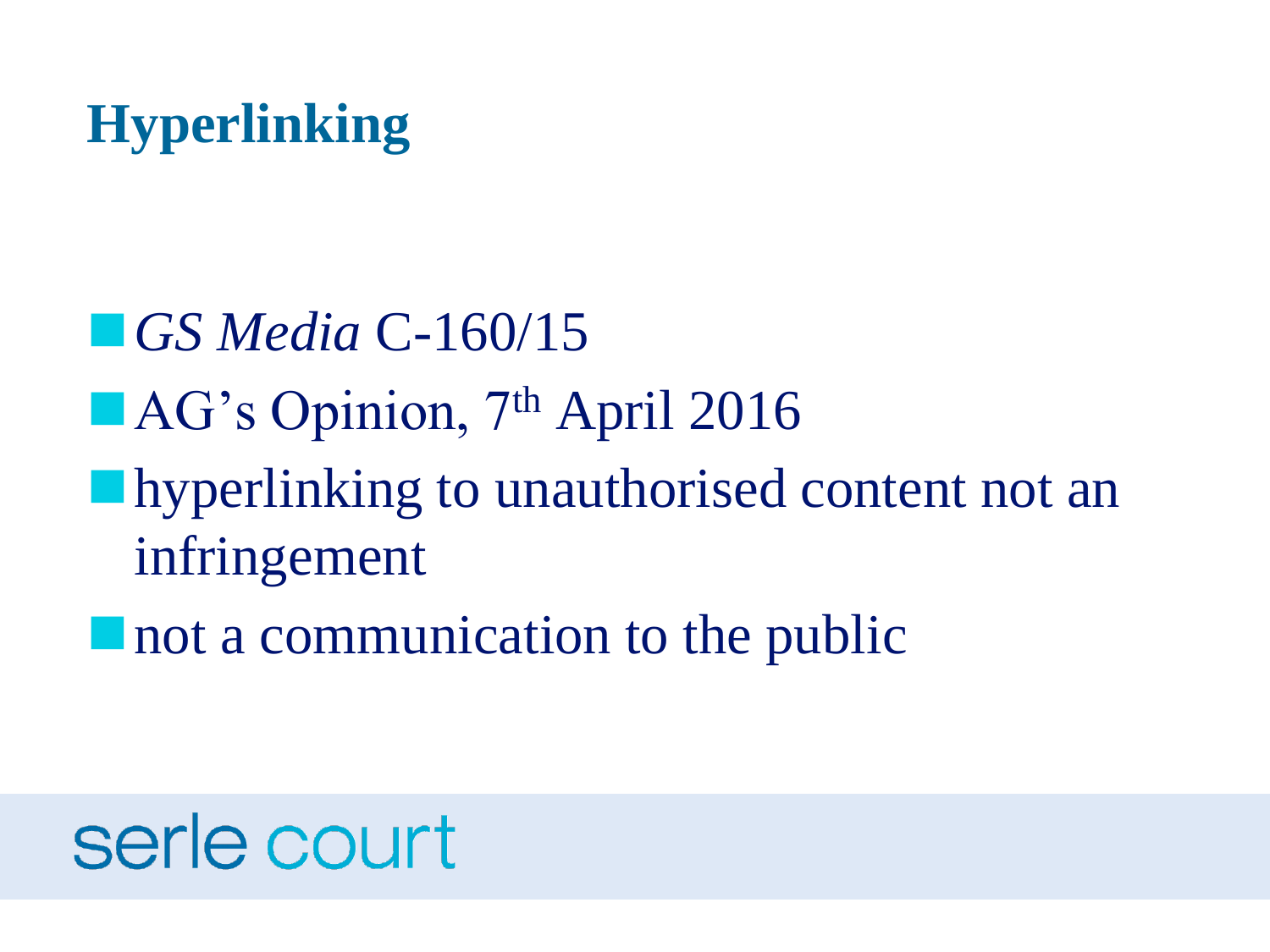#### **Communication to the public**

- *Reha Training C-117/15*, 31<sup>st</sup> May 2016 ■ Info Soc Dir art. 3(1) and Rental and Lending Rights Dir art. 8(2) to be construed the same
- **T**requires:
	- new public
	- transmission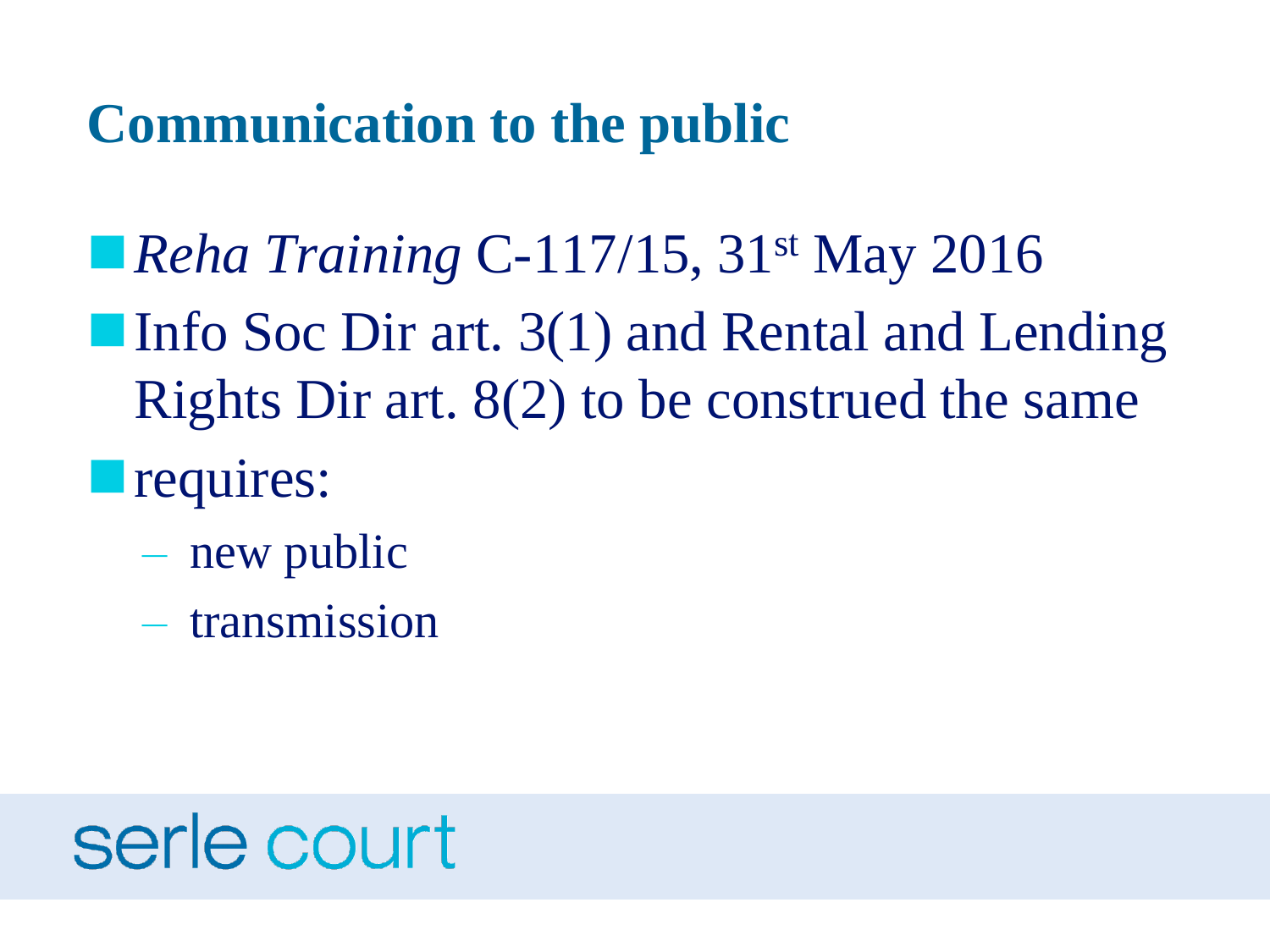#### **Klingon: copyright in a fictional language**

#### ■ Star Trek: Axanar



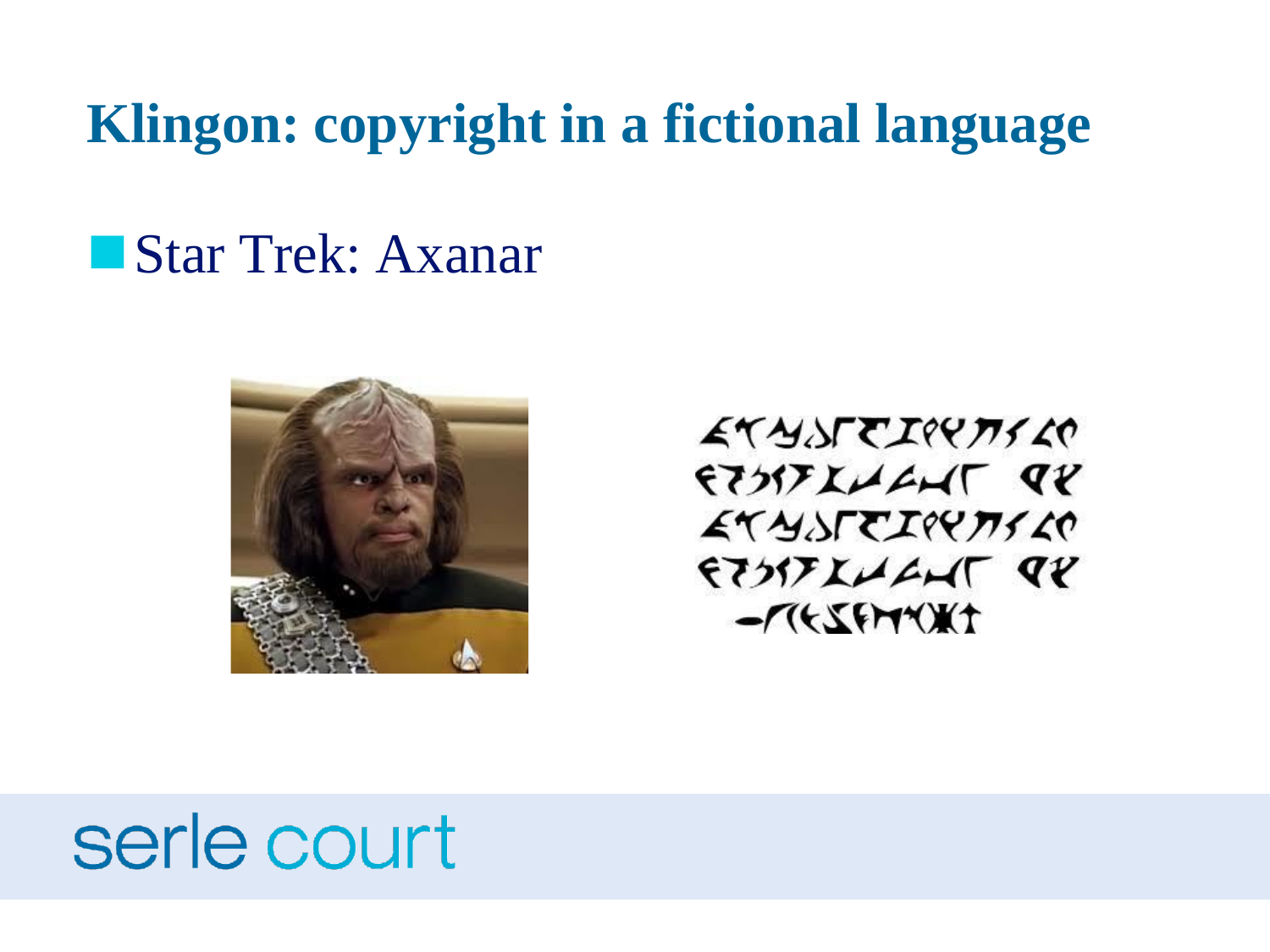#### **digital rights management (DRM)**

**u** obscurity is a greater threat than piracy ◼organised wholesale copying *vs* file-sharing by enthusiasts

■ Tim O'Reilly of O'Reilly Media: "Give the wookie what he wants": multi-media, free access to redundant material, fair price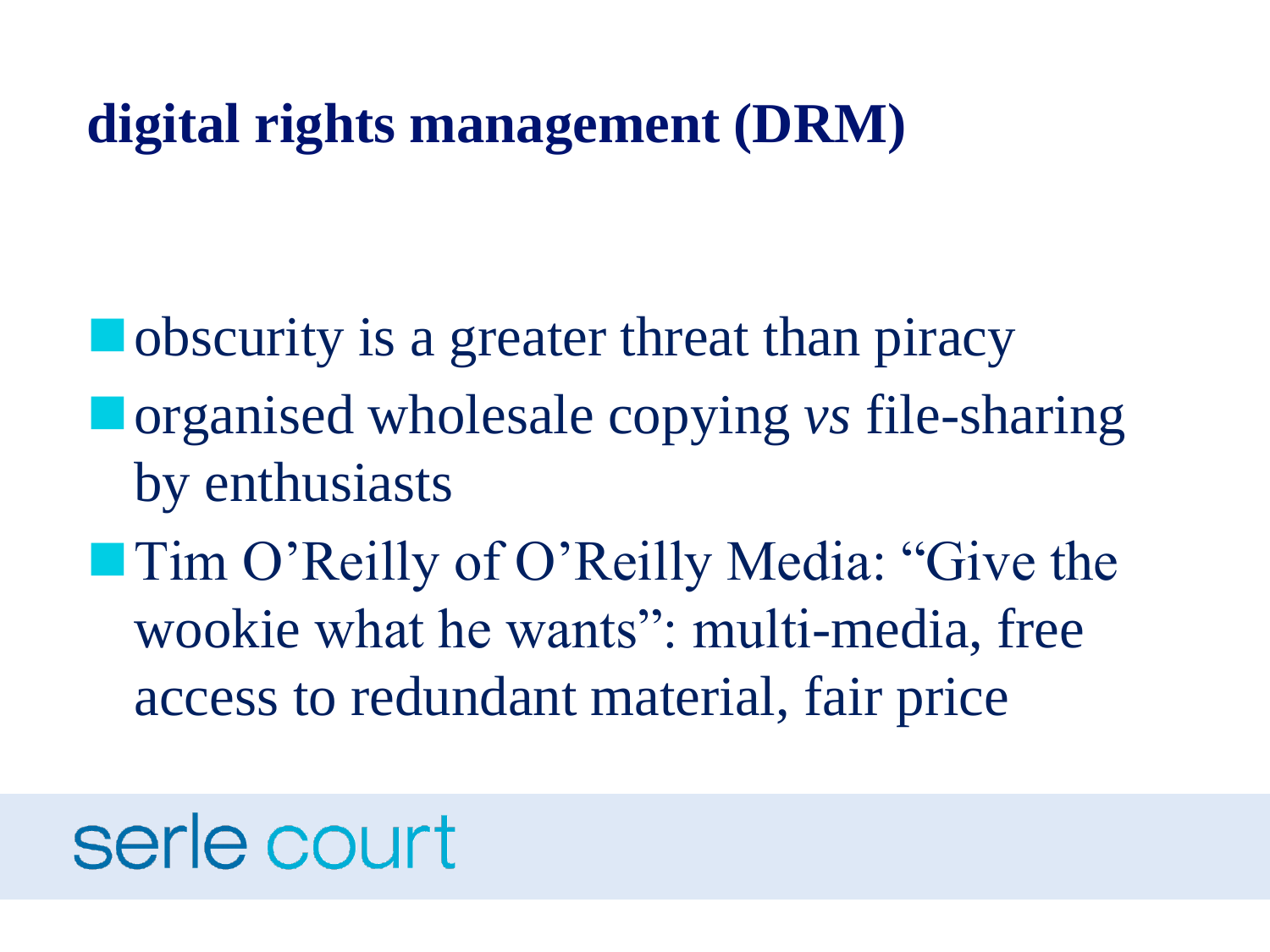### Topic 10 recent developments in judicial remedies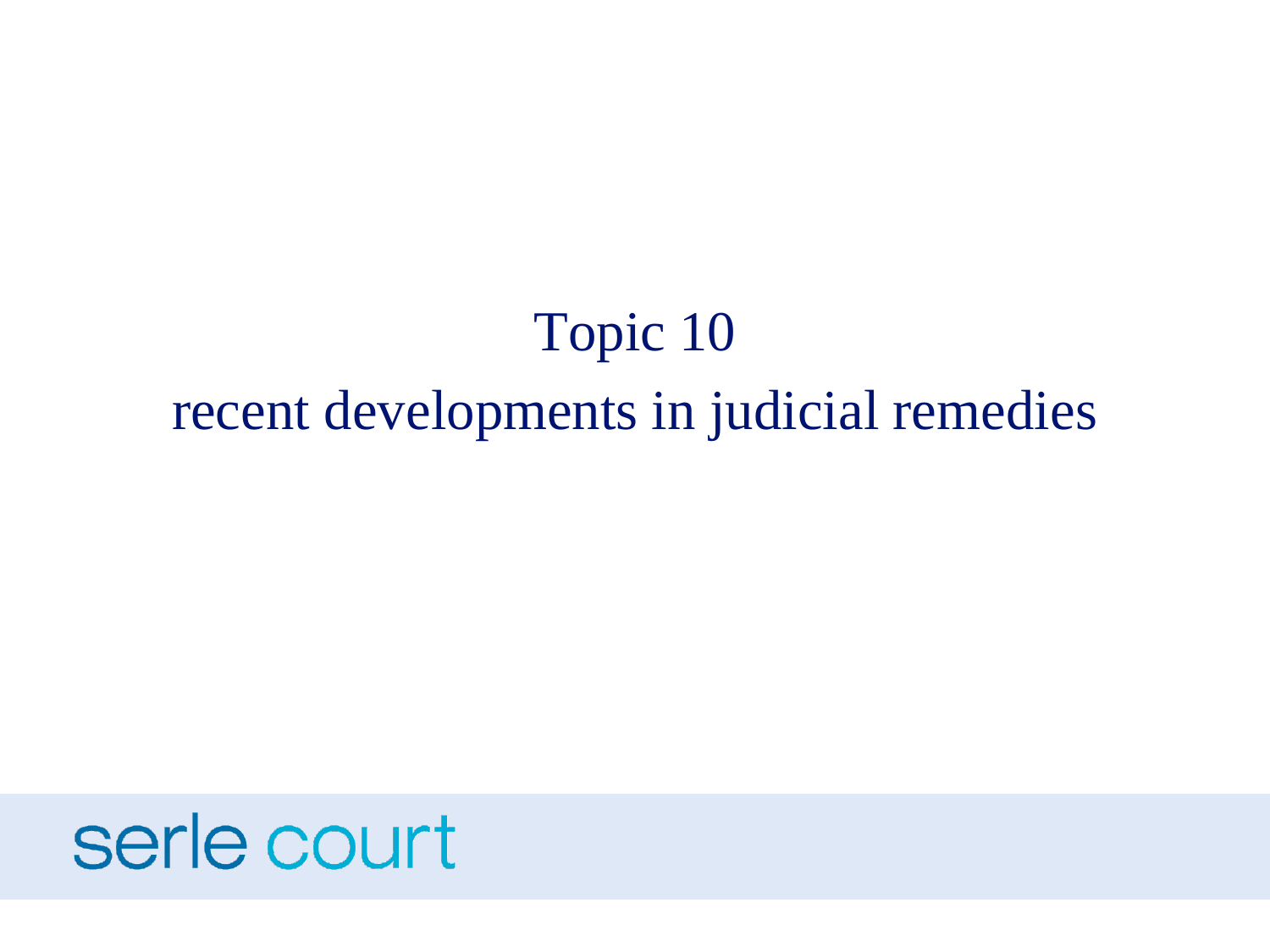#### **conventional remedies**

- **L** damages
- $\blacksquare$  injunctions interim and final
- **E** declarations
- delivery-up / destruction
- ■litigation costs
- information about trade channels
- speedy trials / summary relief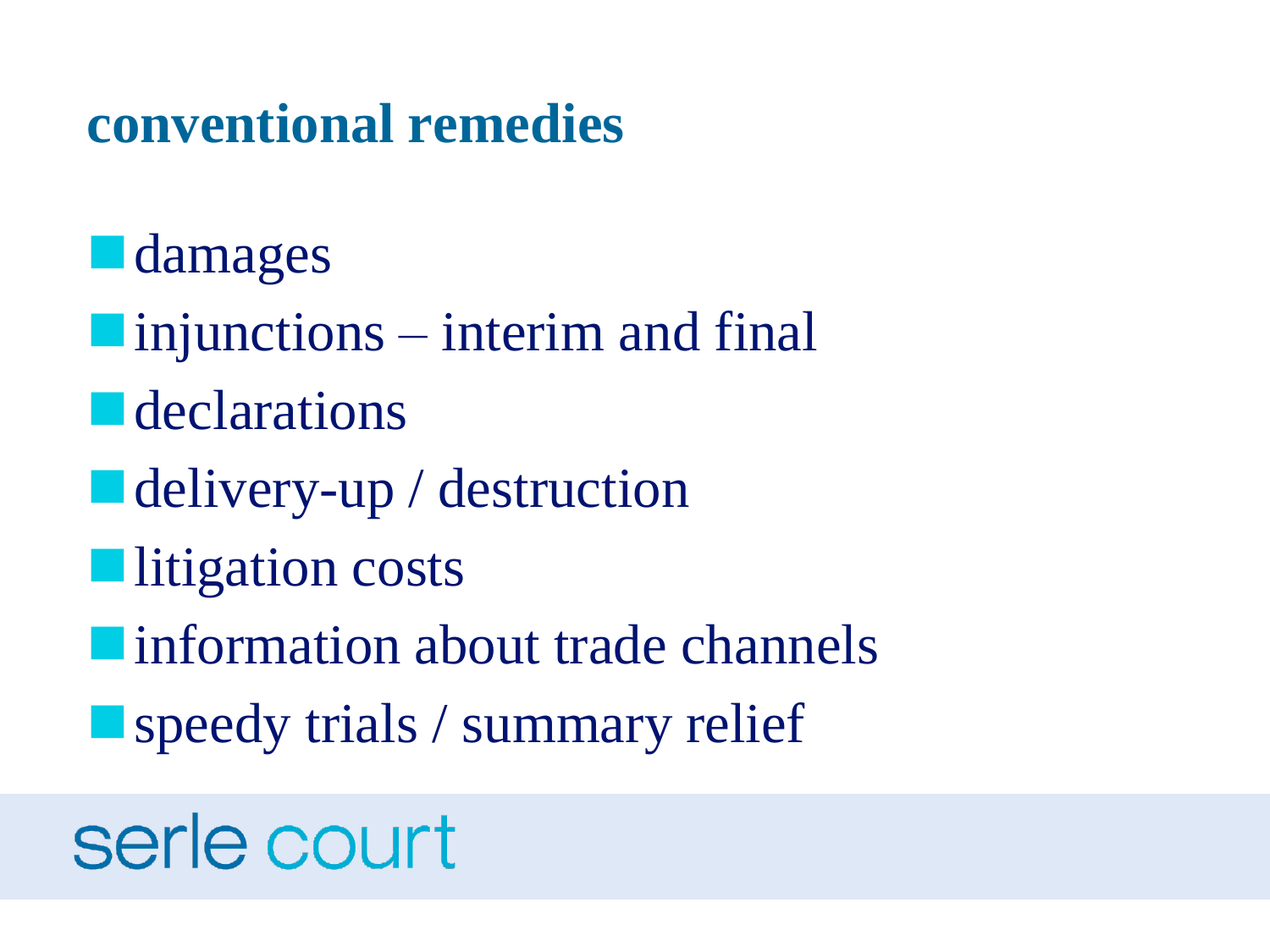#### **more advanced remedies**

- **<u>Exercise pre-action</u>** disclosure
	- against a prospective Df
	- to seek information about a prospective Df
- search and seizure
- **<u>native freezing</u>** assets
- **E** confiscation of assets
- **<u>Exercise preserving</u>** confidential information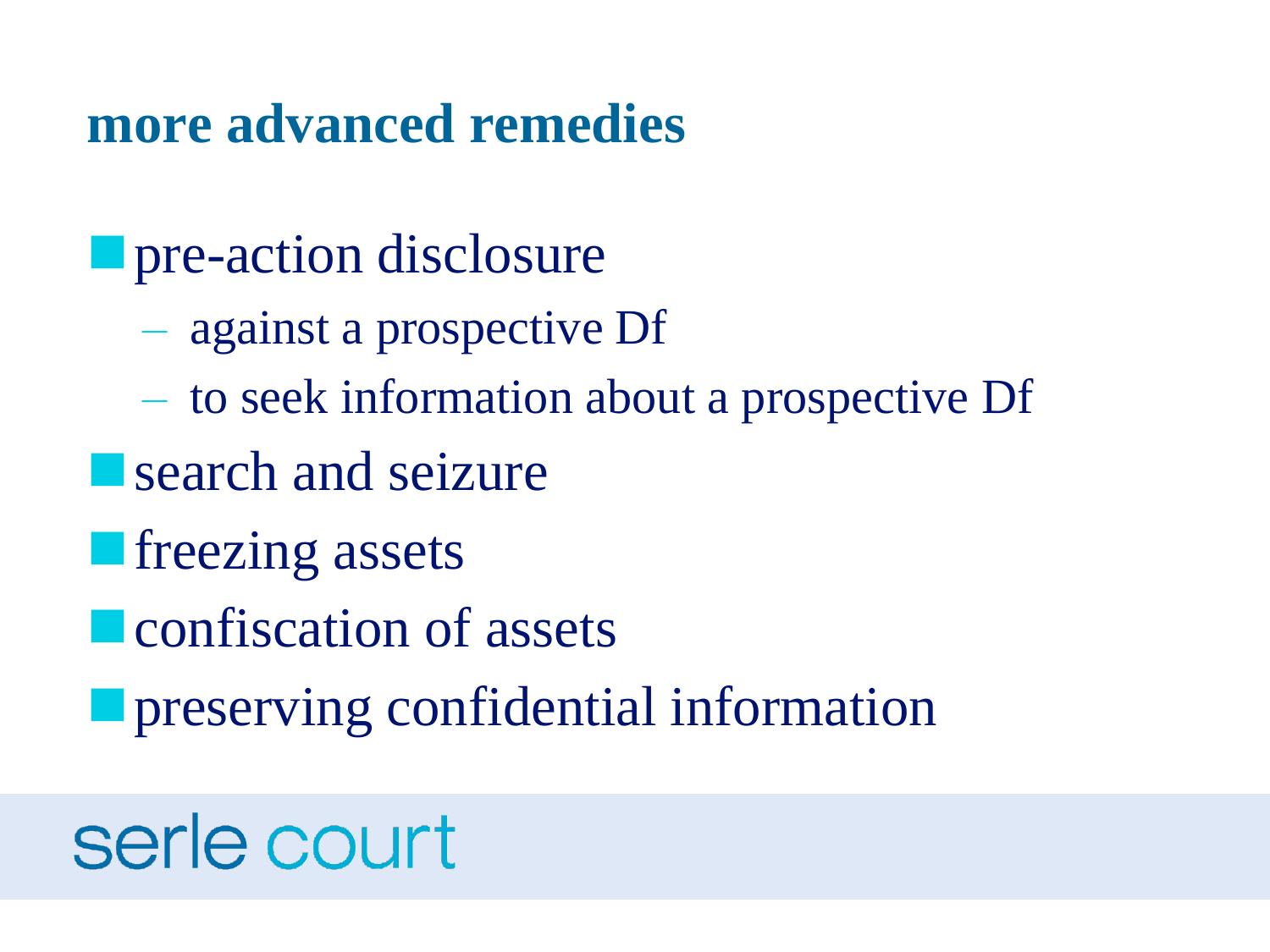#### **other causes of action**

 $\blacksquare$  health and safety – especially for pharmaceutical / medicinal products, but also car parts and the like

■ labelling and misleading advertising

– consumer protection

■ fraud and money laundering, tax avoidance

**Example yment laws**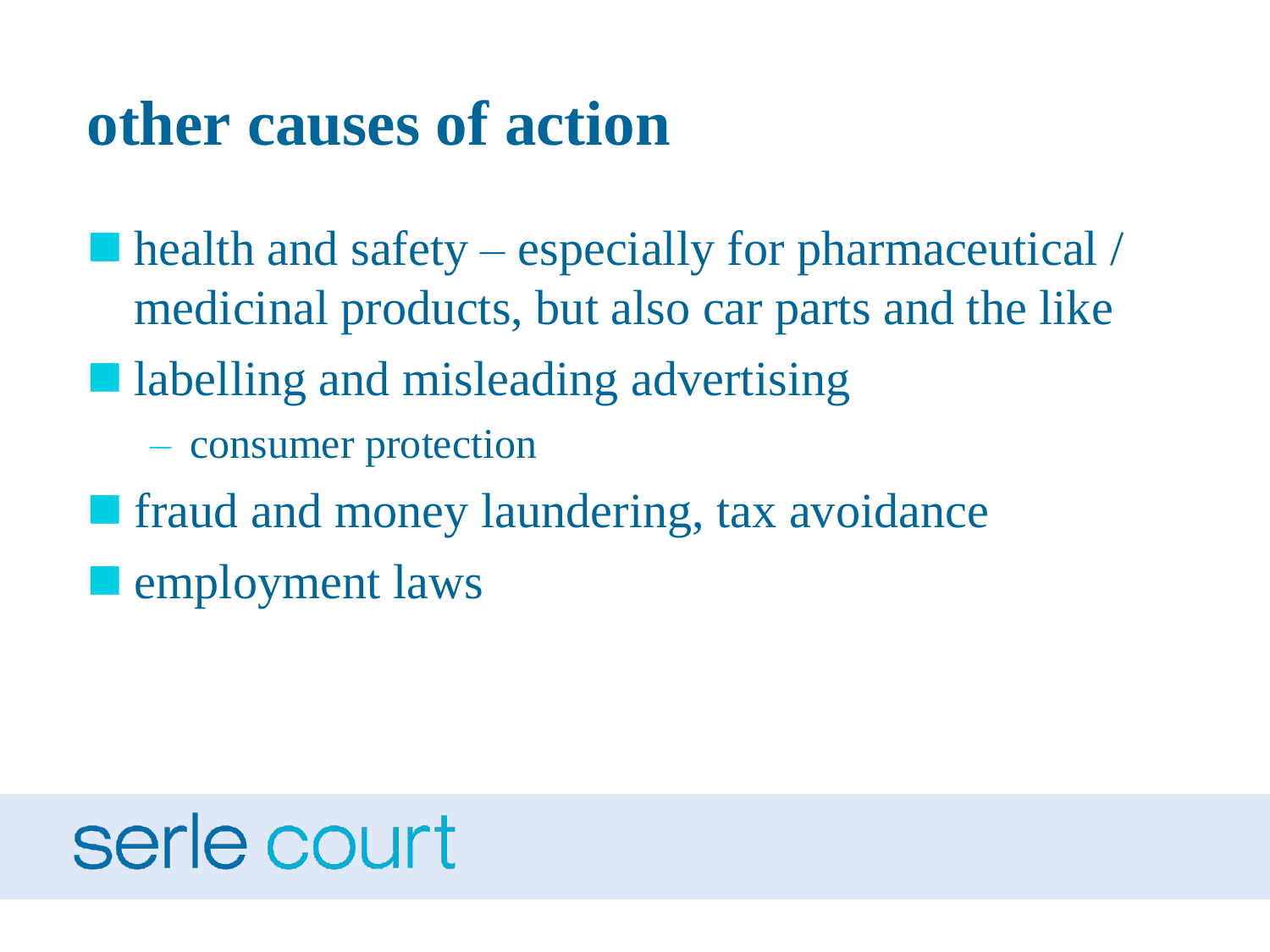#### **trans-shipment**

- customs and border controls
- goods legal in country of origin and country of destination, but not legal in transit country
	- free trade zones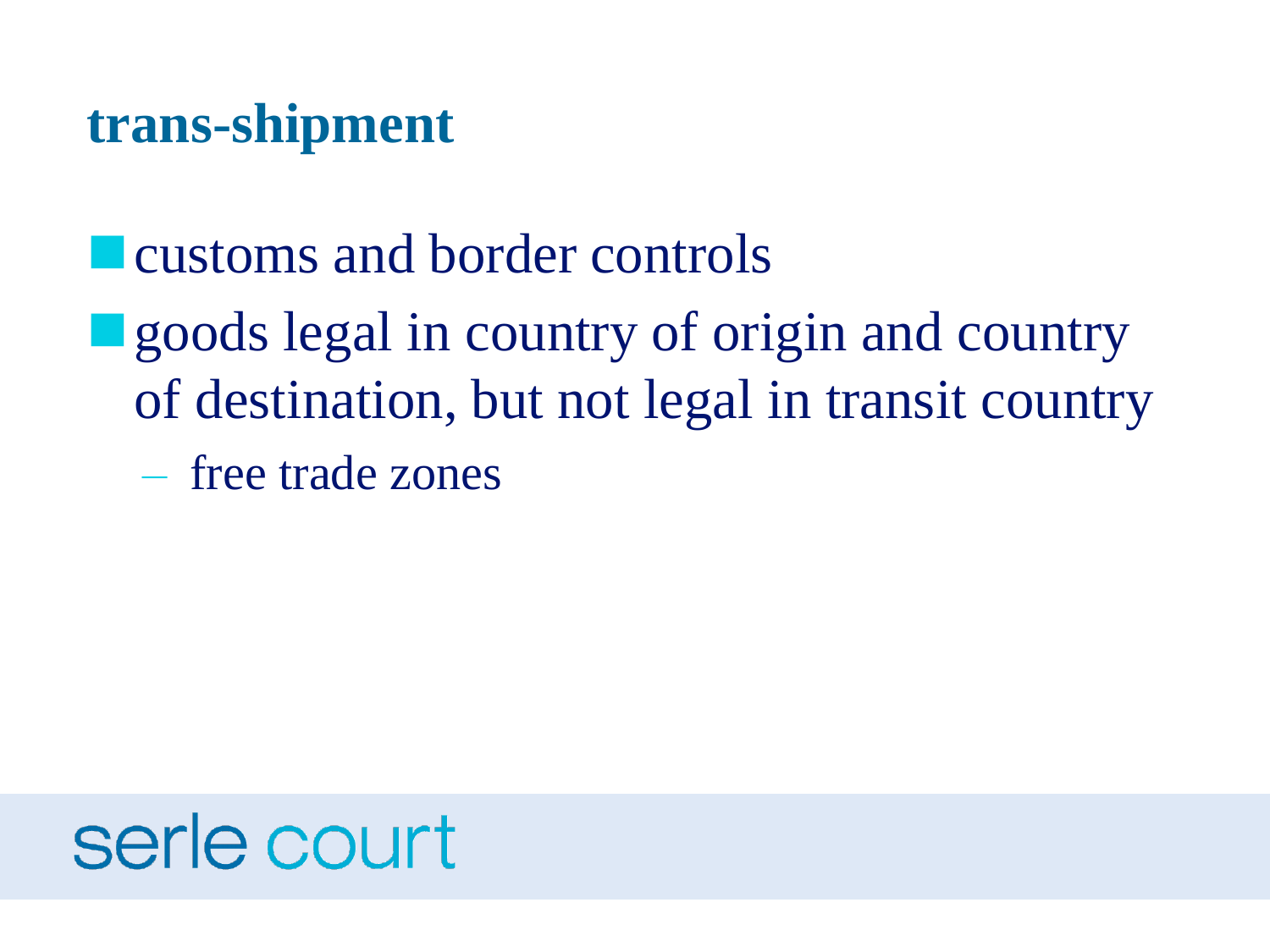#### **trading premises**

- relief against landlords who rent premises to vendors selling pirated or counterfeit goods without the necessary licences
- Louis Vuitton successful in the USA, but not Australia
- usually need guilty knowledge of the landlords – put on notice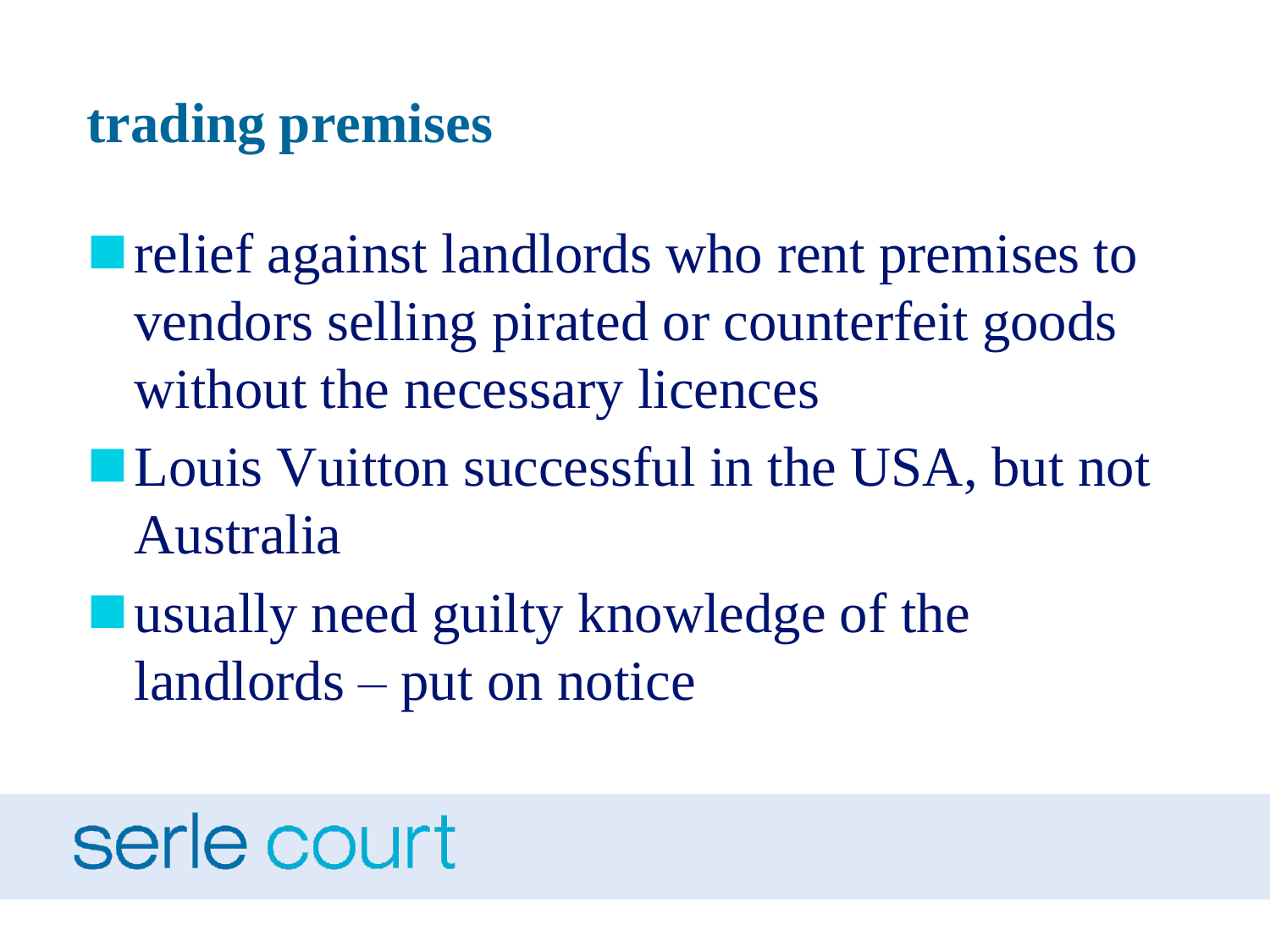#### **preparatory acts**

■labels, dust covers ■ printing dies, computer files ■ dedicated machinery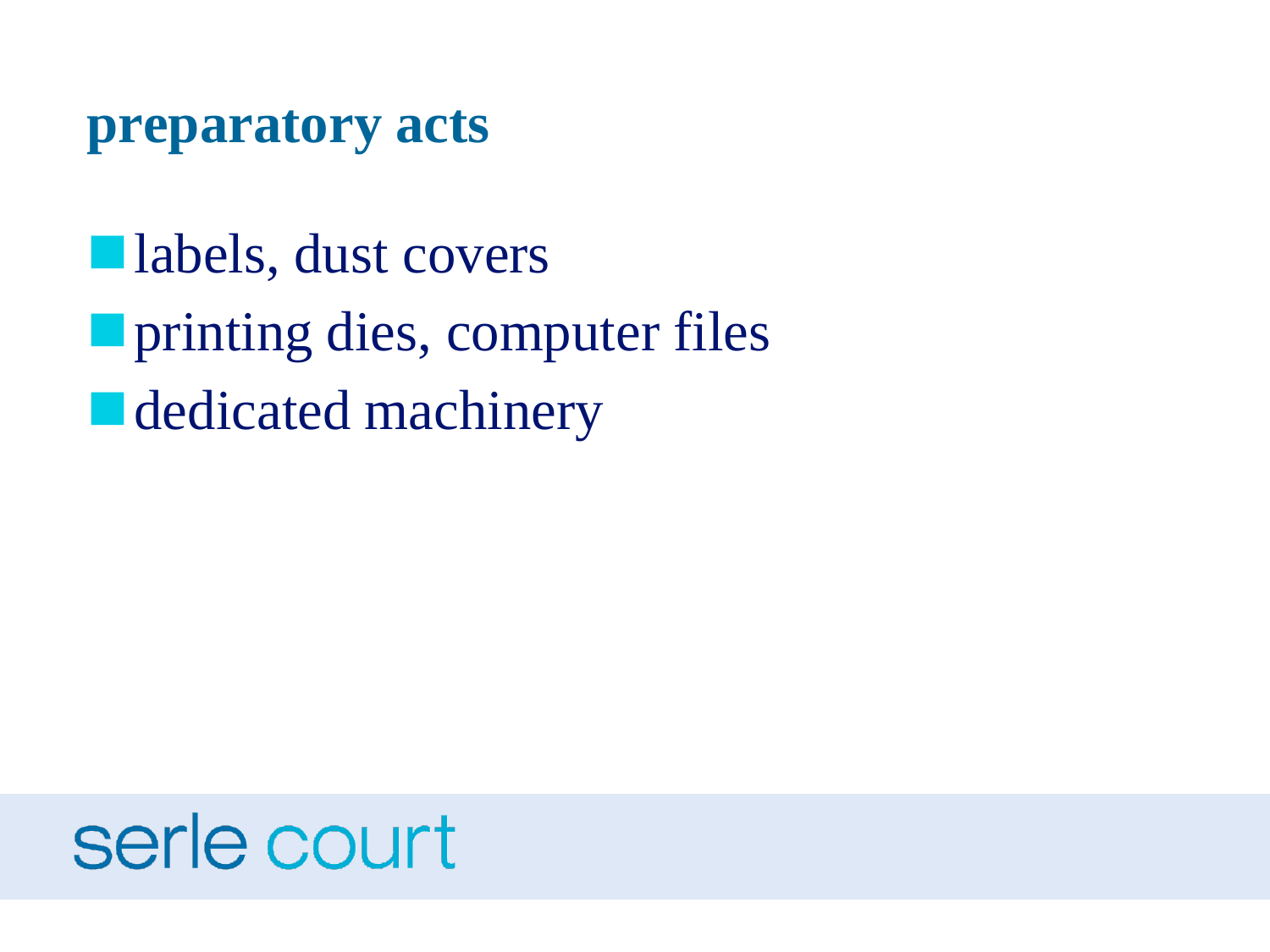#### **internet issues**

#### ■ISPs

- safe haven subsequent knowledge
- geo-blocking
- transfer of domain names (and all passwords)
- take down of whole sites
- suspending particular contributors / members within a given site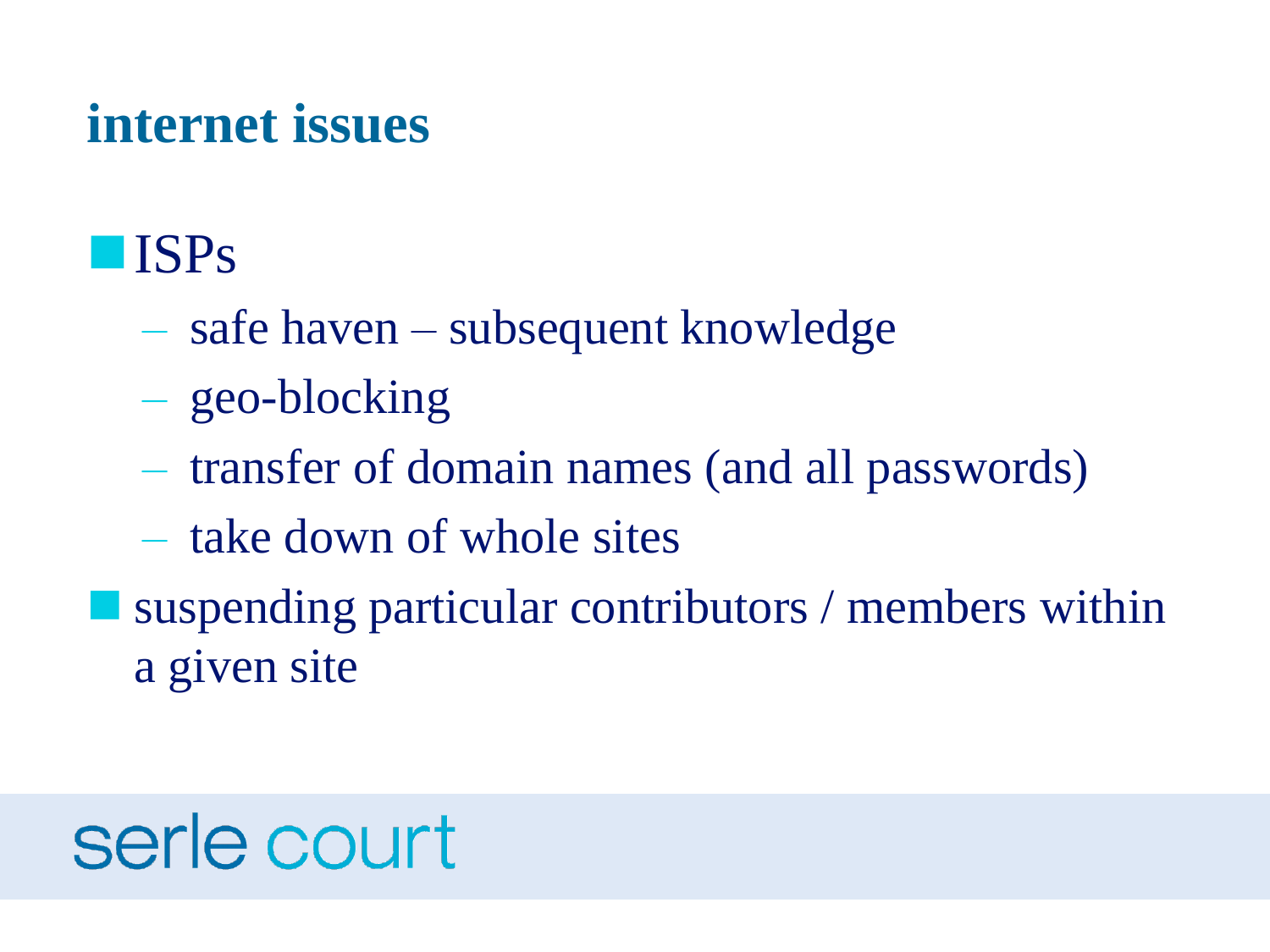### Topic 13 alternative dispute resolution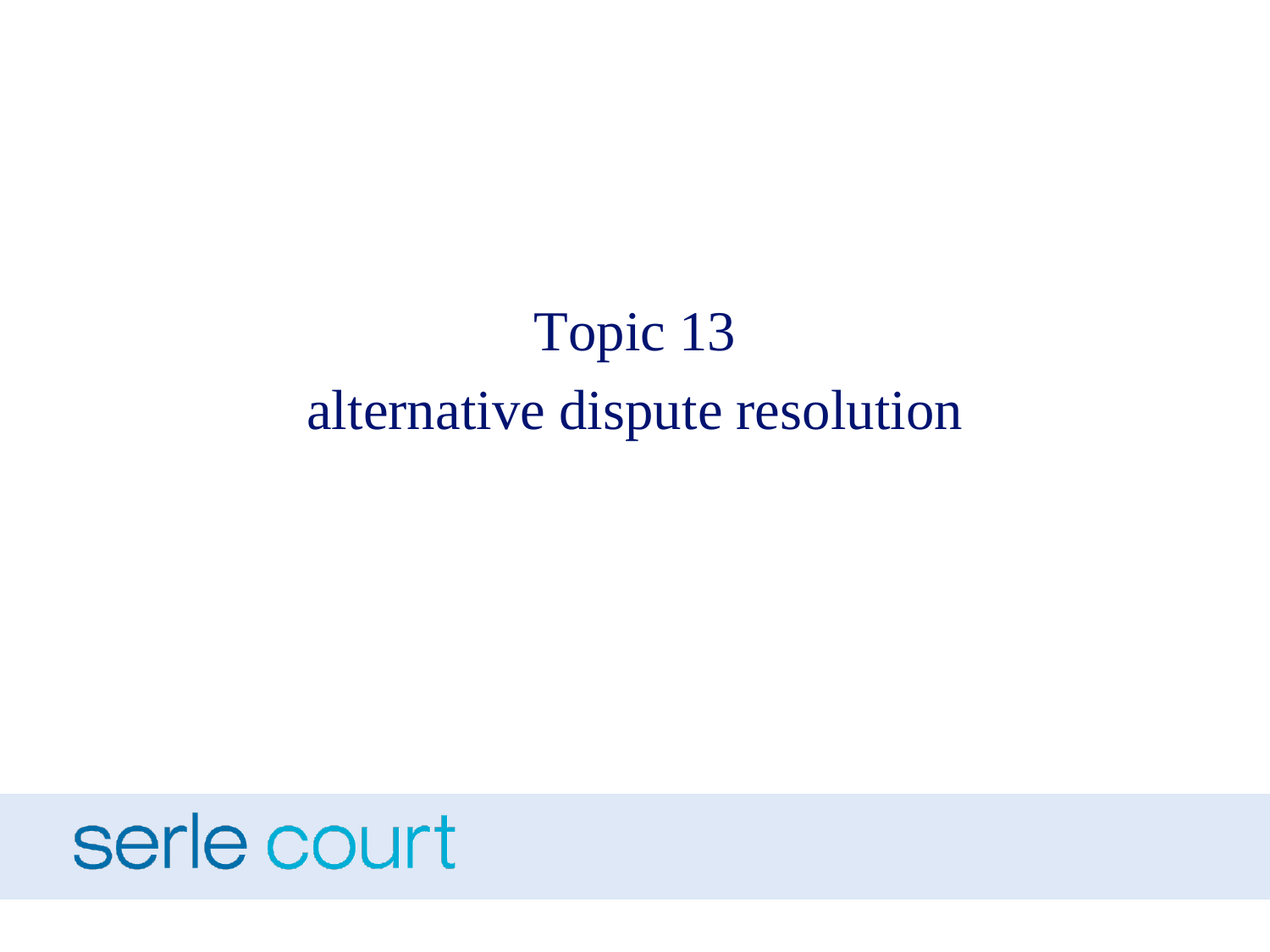#### **Differences from Judicial Proceedings**

**If** must involve at least two parties **u**consensual **u**confidential **<u></u>** procedural

■ different relief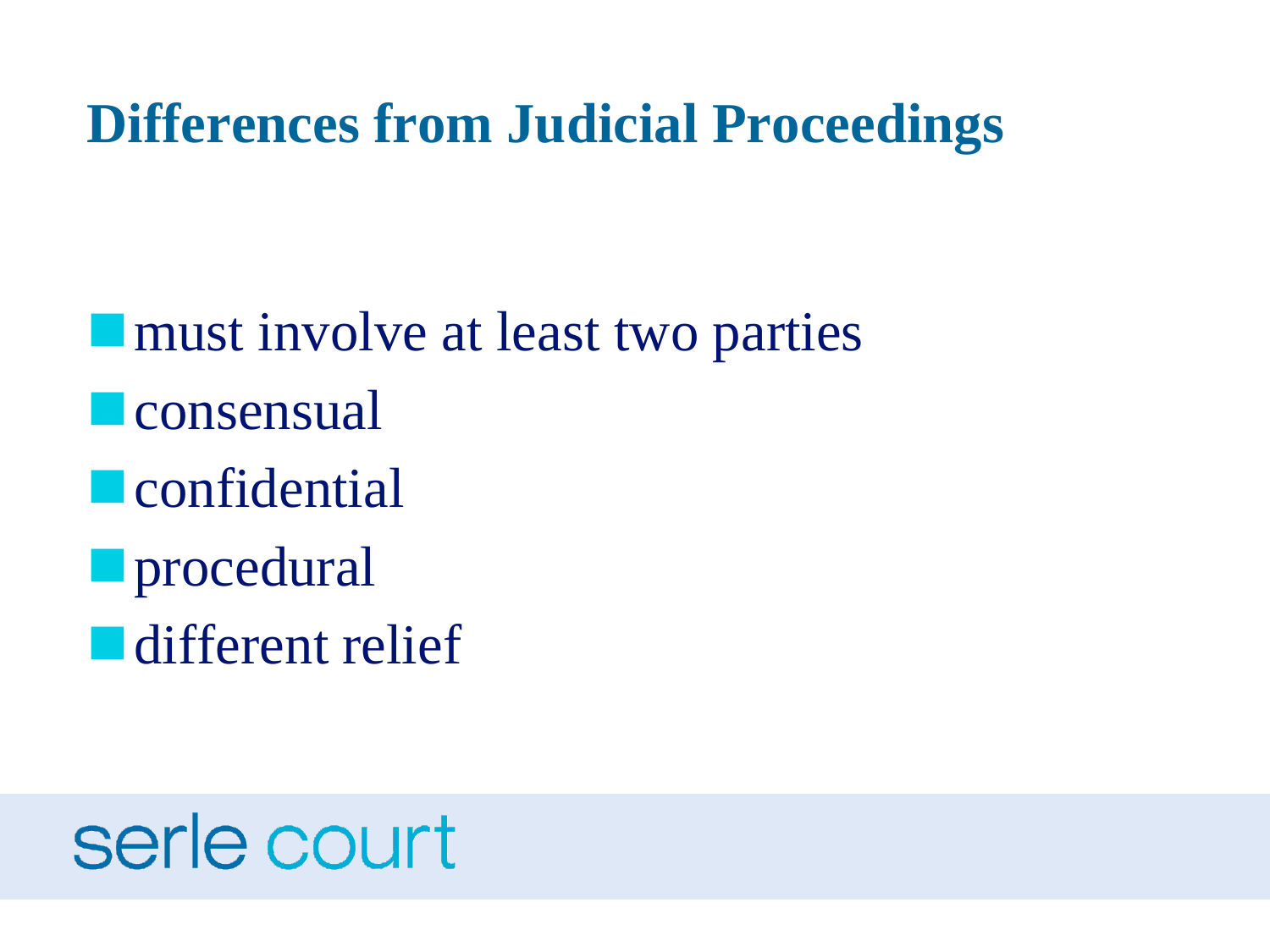#### **Consent**

- courts have jurisdiction over the parties
	- *in rem* or *in personam*
- ADR has varying degrees of consent, *e.g.*:
	- arbitration bound by decision
	- mediation have to agree to decision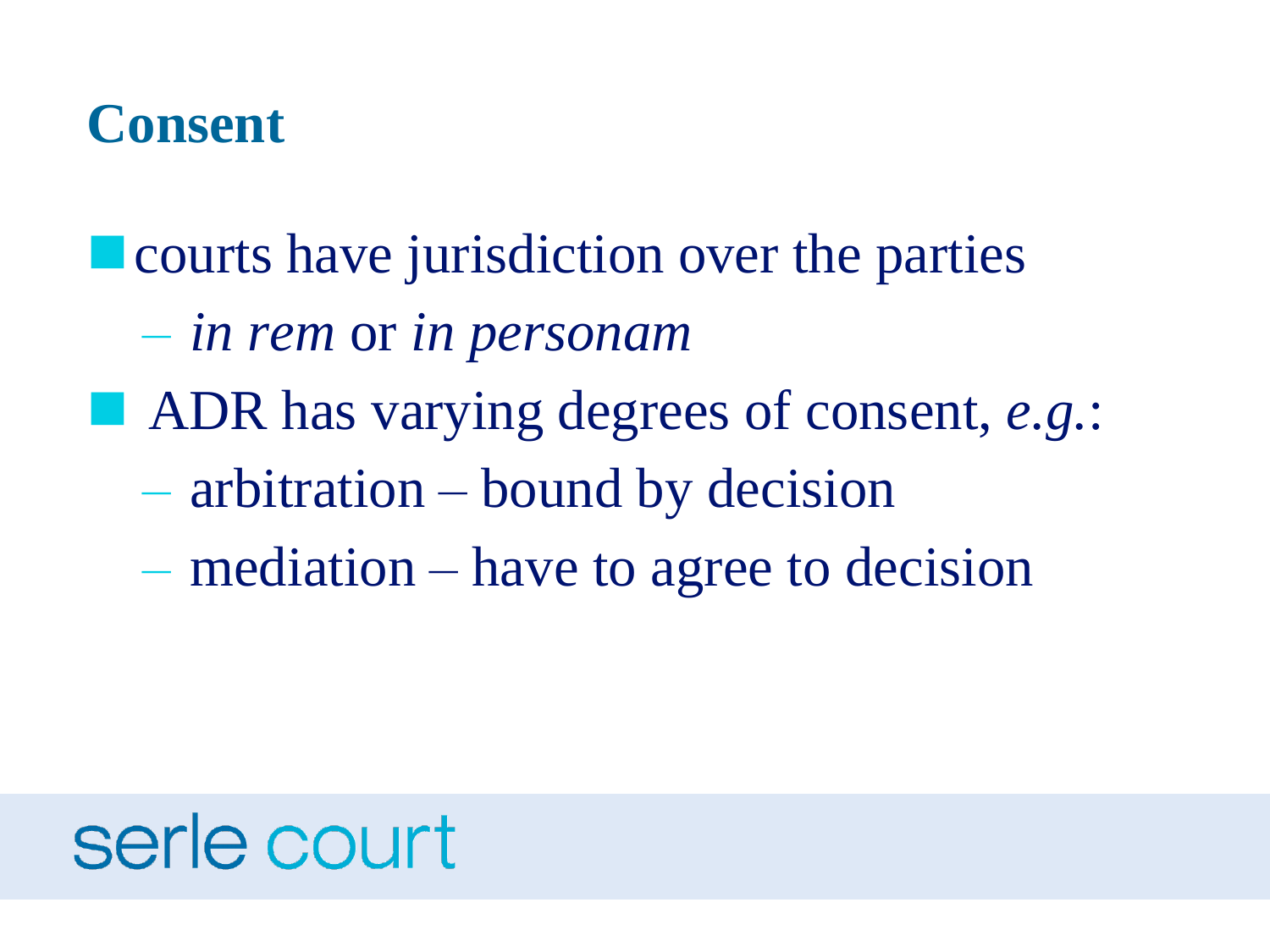#### **Confidentiality**

■ court hearing and judgments are usually open for all to see – limited exceptions:

- hearings (or parts) in private
- redacted judgments
- ADR normally confidential:
	- process
	- relief
	- very existence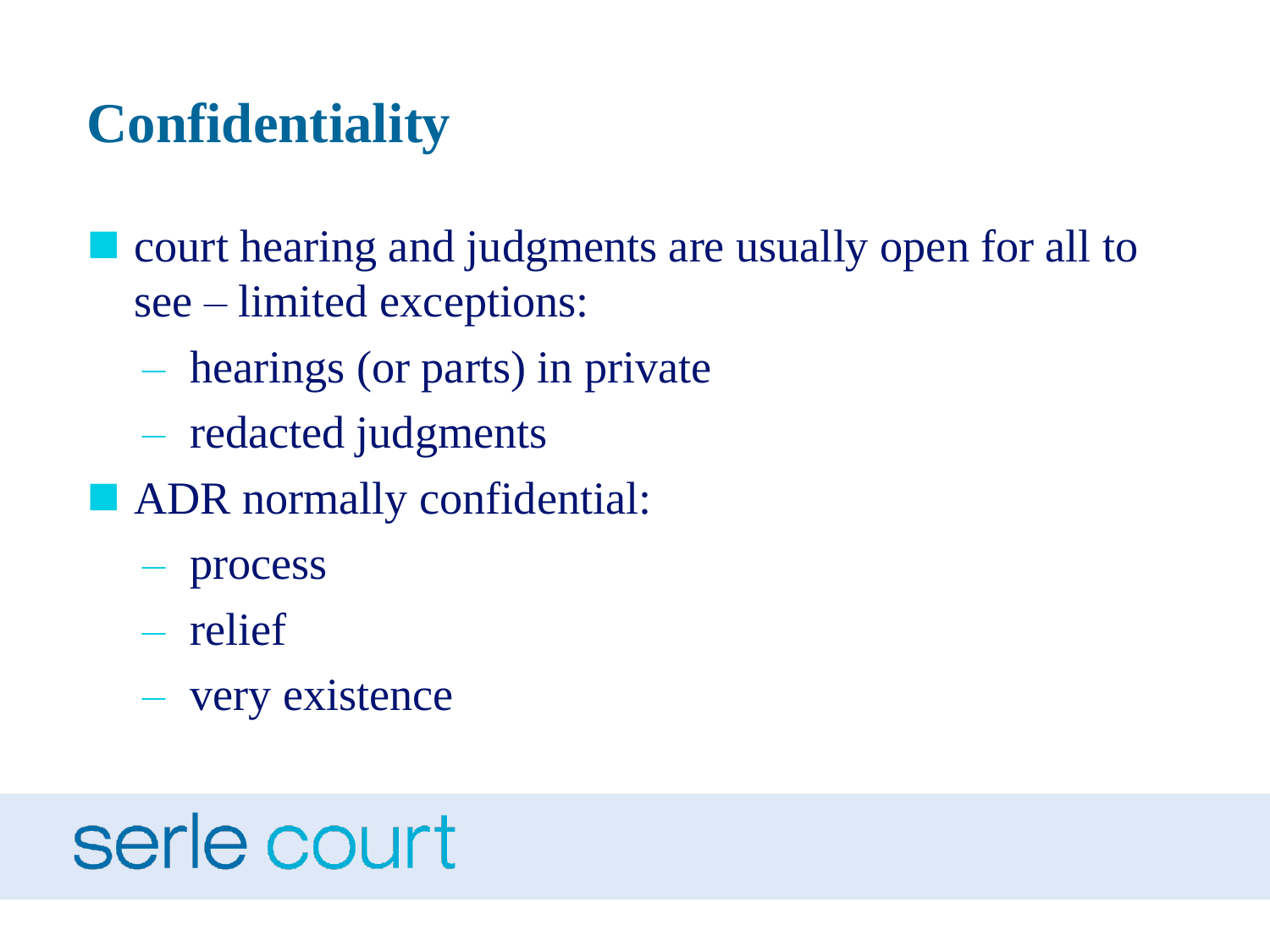#### **Process**

- court procedure determined by its rules
- ADR very variable, *e.g.*:
	- akin to court procedure: *e.g.* arbitration
	- mediation simplified process
		- **facilitative**
		- evaluative
	- negotiation completely informal, no adjudicator
	- toss of a coin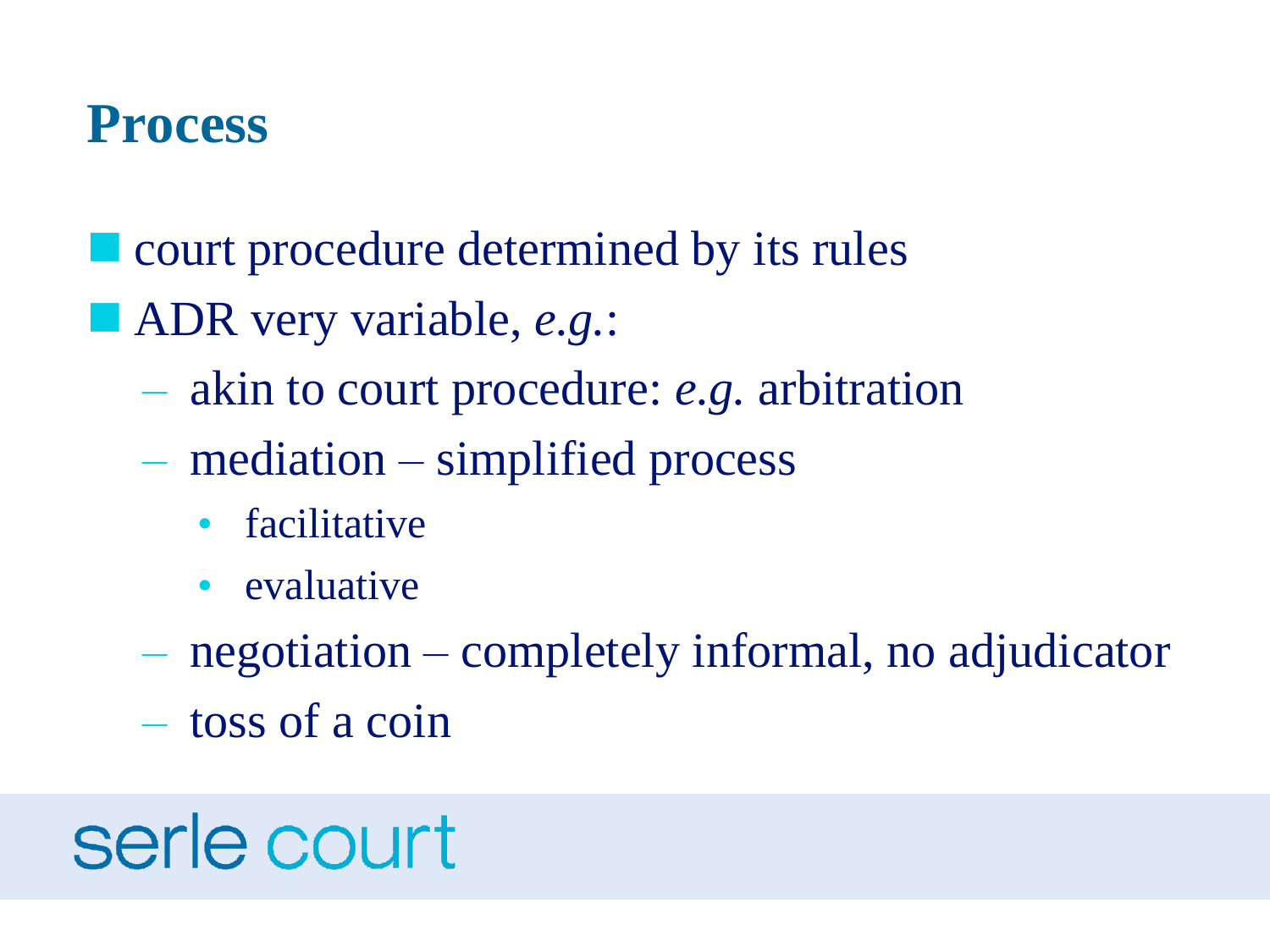#### **Remedies**

- court bound by legislation
	- can affect public records
- ADR private *vs* public enforcement:
	- cannot affect public records directly
	- undertaking *vs* injunctions
	- no declarations *in rem*
	- not bound by national boundaries
	- other solutions possible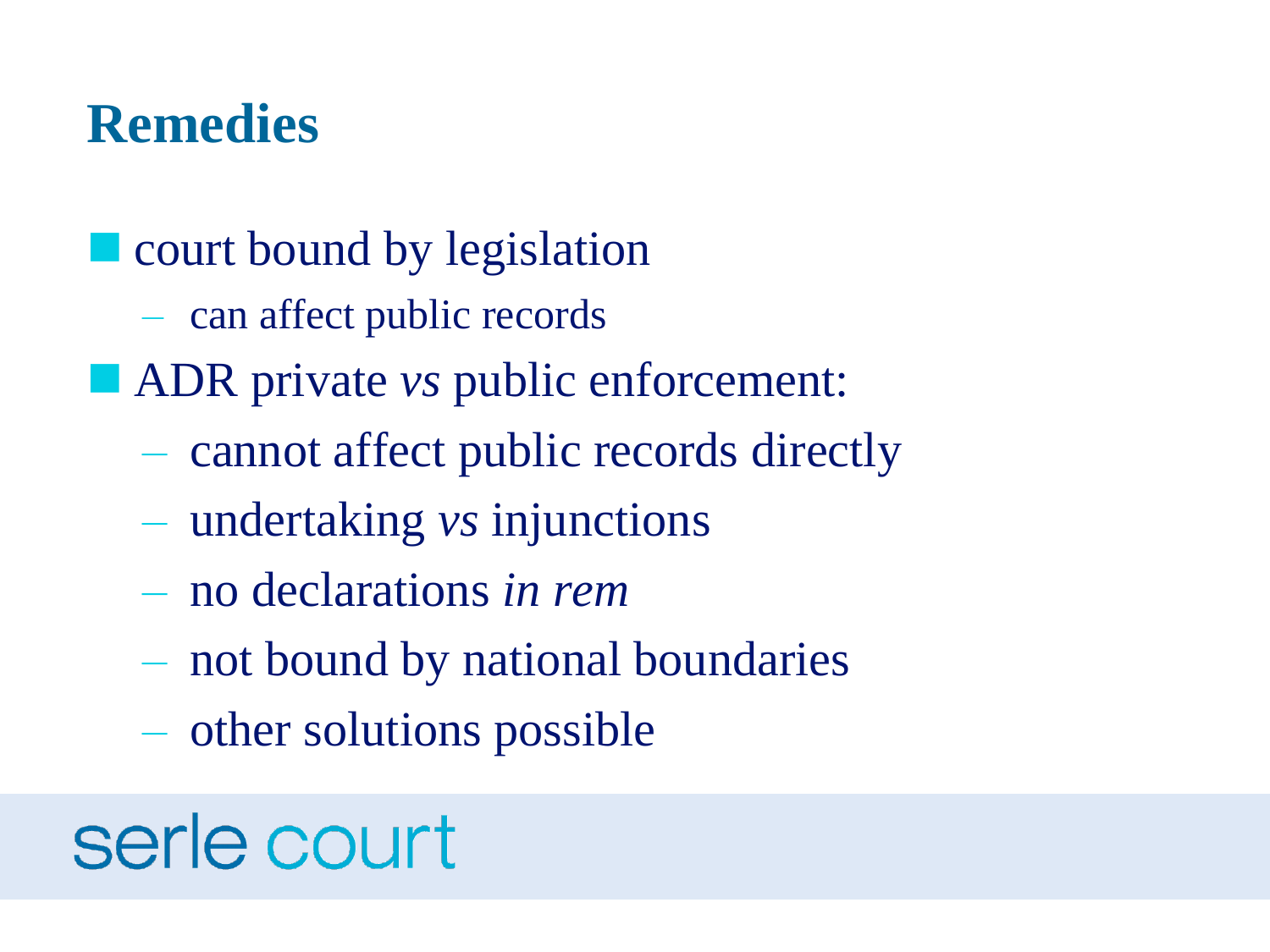#### **Other points**

#### **Expert determination**

- particularly useful in keeping confidential each parties' evidence from each other
- I in parallel with court proceedings
	- first instance / on appeal
- settlement agreements
	- enforceability / illegality
	- registration